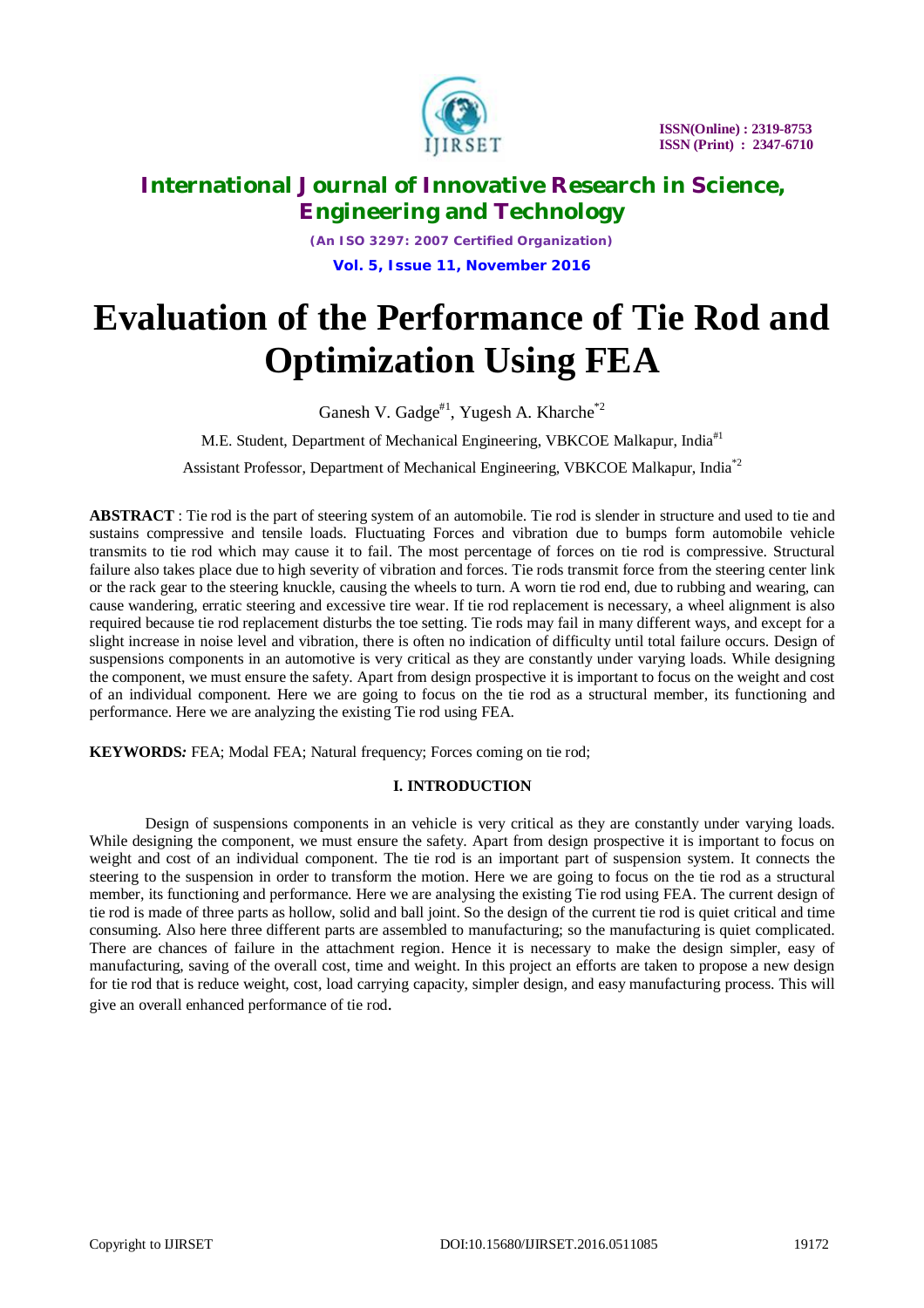

*(An ISO 3297: 2007 Certified Organization)*

**Vol. 5, Issue 11, November 2016**



Figure 1: Steering system of a passenger car

### **II. STATICS ANALYSIS OF EXISTING TIE ROD**

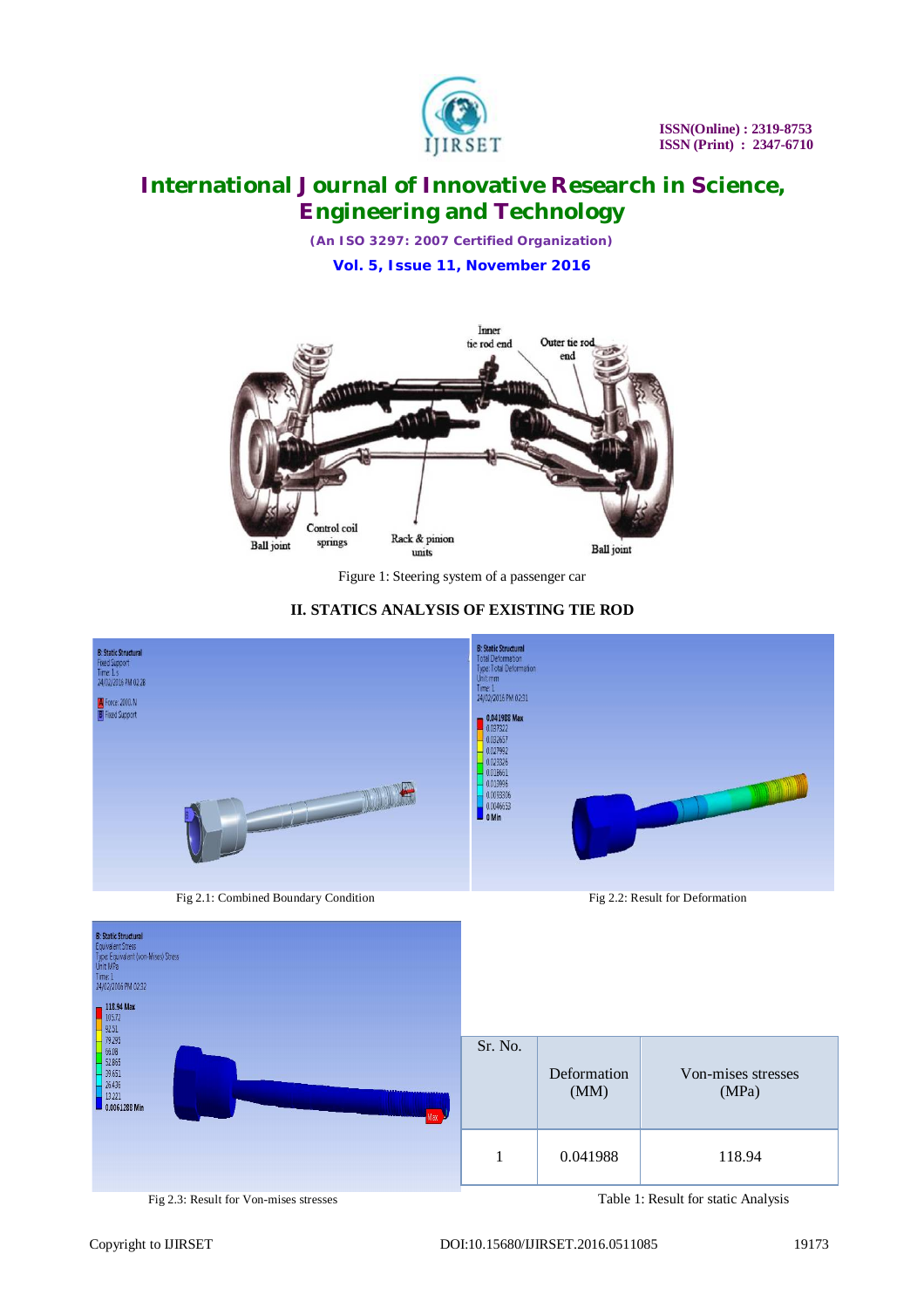

*(An ISO 3297: 2007 Certified Organization)*

**Vol. 5, Issue 11, November 2016**

### **III. MODAL ANALYSIS OF TIE ROD FOR FINDING NATURAL FREQUENCIES**



### **IV. OPTIMIZATION ANALYSIS FOR TIE ROD AT DIFFERENT THICKNESSES (HOLLOW TIE ROD)**

Solid Tie rod is over safe and further can be considering for Hollow shape (for weight reduction). For the same, dimension of hollow shaft is to be determined.

Considering various thicknesses and further Analysis of the same. Starting from  $d_i/d_o = 0.5$ 

| So $d_0 = 20.5$ mm, hence $d_i = 10.25$ mm |           |                |  |
|--------------------------------------------|-----------|----------------|--|
| Trial                                      | $ID$ (mm) | Thickness (mm) |  |
|                                            |           |                |  |
| 1                                          | 8.5       | 6              |  |
| 2                                          | 9.0       | 5.75           |  |
| 3                                          | 9.50      | 5.5            |  |
| $\overline{4}$                             | 10.0      | 5.25           |  |
| 5                                          | 10.25     | 5.125          |  |
| 6                                          | 10.50     | 5.0            |  |
| 7                                          | 11.0      | 4.75           |  |
| 8                                          | 11.50     | 4.5            |  |
| 9                                          | 12.0      | 4.25           |  |

| Trial               | ID.<br>mm | Thickness.<br>mm | Stress,<br>MPa | Deformation.<br>mm | Weight,<br>kg |
|---------------------|-----------|------------------|----------------|--------------------|---------------|
| $\bf{0}$            | Solid     |                  | 118.94         | 0.041988           | 1.96          |
| 1                   | 8.5       | 6                | 144.86         | 0.052593           | 1.82          |
| 2                   | 9.0       | 5.75             | 149.36         | 0.054226           | 1.803         |
| 3                   | 9.50      | 5.5              | 154.44         | 0.0566062          | 1.785         |
| 4                   | 10.0      | 5.25             | 160.18         | 0.058128           | 1.766         |
| 5                   | 10.25     | 5.125            | 163.28         | 0.059246           | 1.756         |
| $\overline{\bf{6}}$ | 10.50     | 5.0              | 166.6          | 0.06045            | 1.746         |
| 7                   | 11.0      | 4.75             | 173.89         | 0.063084           | 1.725         |
| 8                   | 11.50     | 4.5              | 182.14         | 0.066089           | 1.703         |

Table 2: Tie rod at Different Thicknesses Table 3: Static Analysis Of Hallow Tie Rod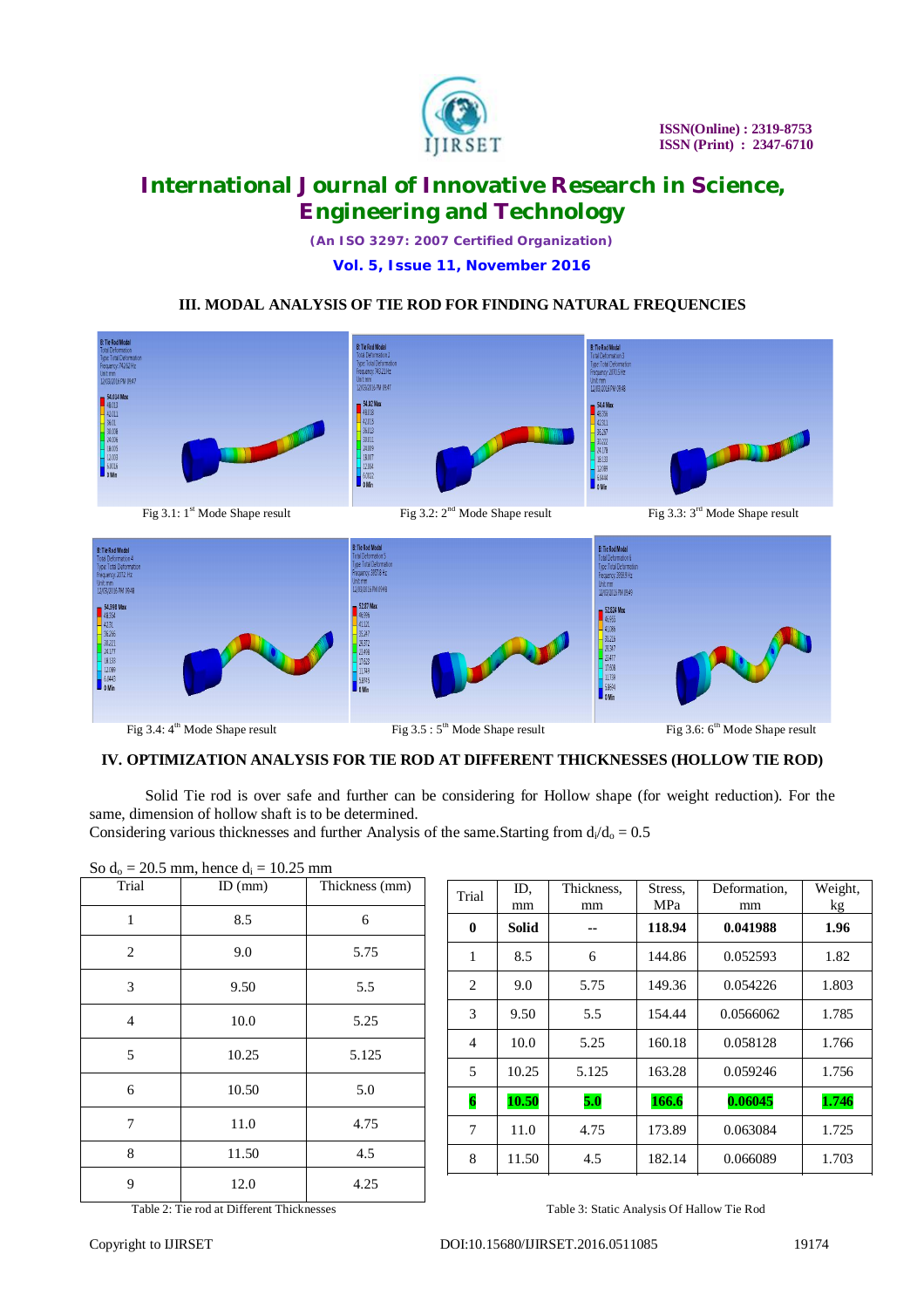

*(An ISO 3297: 2007 Certified Organization)*

#### **Vol. 5, Issue 11, November 2016**

### **V. OPTIMIZATION ANALYSIS FOR TIE ROD AT DIFFERENT MATERIALS**

#### **Steel- SM45C (Existing)**

The material properties are:

| Young's Modulus 'E'       | $210 \times 10^3$ MPa  |
|---------------------------|------------------------|
| Poisson's ratio           | 0.3                    |
| Density                   | 7860 kg/m <sup>3</sup> |
| Tensile strength, yield   | 343 MPa                |
| Ultimate tensile strength | 569 MPa                |

 Allowable Stress = Yield / FOS  $= 343/2.0$ 





**Aluminium Alloy 6082 Cast Iron – FG 350**

The material properties for AL 6082 are: The material properties are:

| Young's Modulus 'E'       | $72 \times 10^3 MPa$  |
|---------------------------|-----------------------|
| Poisson's ratio           | 0.33                  |
| Density                   | $2710 \text{ kg/m}^3$ |
| Tensile strength, yield   | 340 MPa               |
| Ultimate tensile strength | 380 Mpa               |

Fig5.1: Stress in Tie Rod (ID=10.5 mm) Fig 5.2: Deformation in Tie Rod (ID=10.5 mm)

| Young's Modulus 'E'       | 110 x $10^{3}MPa$      |
|---------------------------|------------------------|
| Poisson's ratio           | 0.29                   |
| Density                   | 7200 kg/m <sup>3</sup> |
| Ultimate tensile strength | 350 MPa                |

#### **Results for Aluminium Alloy:**



Fig 5.3: Stress in Aluminium Tie RodFig 5.4: Deformation in Aluminium Tie Rod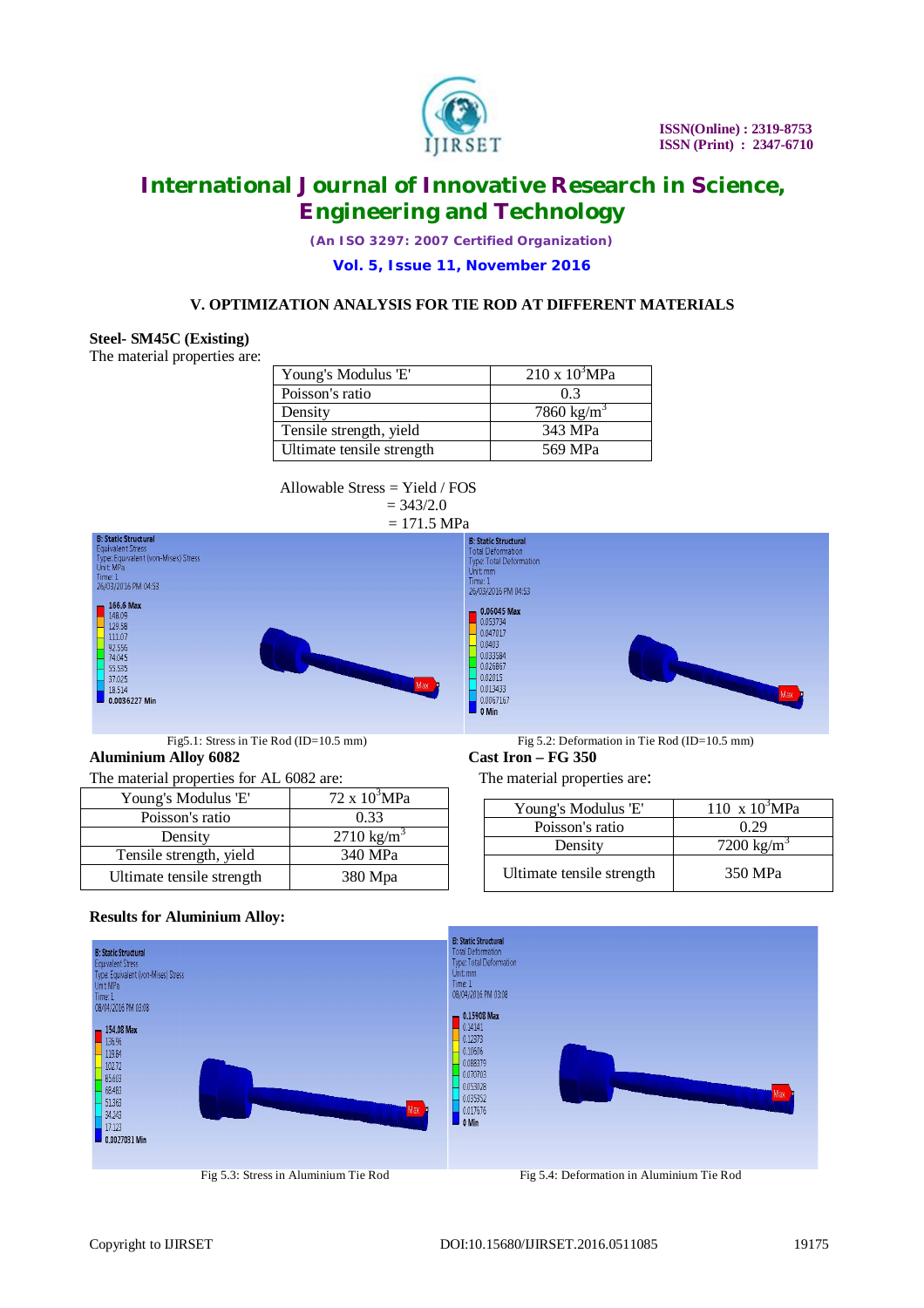

*(An ISO 3297: 2007 Certified Organization)*

**Vol. 5, Issue 11, November 2016**



Fig 5.5: Stress in CI Tie Rod Fig 5.6: Deformation in CI Tie Rod

| Material                         | Stress, MPa | Deformation, mm | Weight, kg | Allowable Stress,<br>MPa |
|----------------------------------|-------------|-----------------|------------|--------------------------|
| Steel SM45C                      | 166.6       | 0.06045         | 1.746      | 171.5                    |
| Aluminium Alloy 6082             | 154.08      | 0.15908         | 0.6145     | 170.0                    |
| $\text{Cast}$ Iron $-$<br>FG 350 | 174.12      | 0.11402         | 1.5993     | 175                      |

Table 4: Results for various materials

-From the above result it can be seen that for weight condition Aluminium gives us better result without failure, hence can be used for alternative to existing material. Cost of material is less compare to Steel and Cast Iron.

-For case of Reliability and life, Steel is better (Weight on higher side).

-Cast Iron (CI ) is good in strength, higher in weight compare to Aluminium. Cost of CI is on higher side.

- Depending on requirement material can be selected. So we select Steel SM45C (Existing material) for further work because it gives better results as compare to other materials.



### **VI. MODAL ANALYSIS OF OPTIMIZED TIE ROD**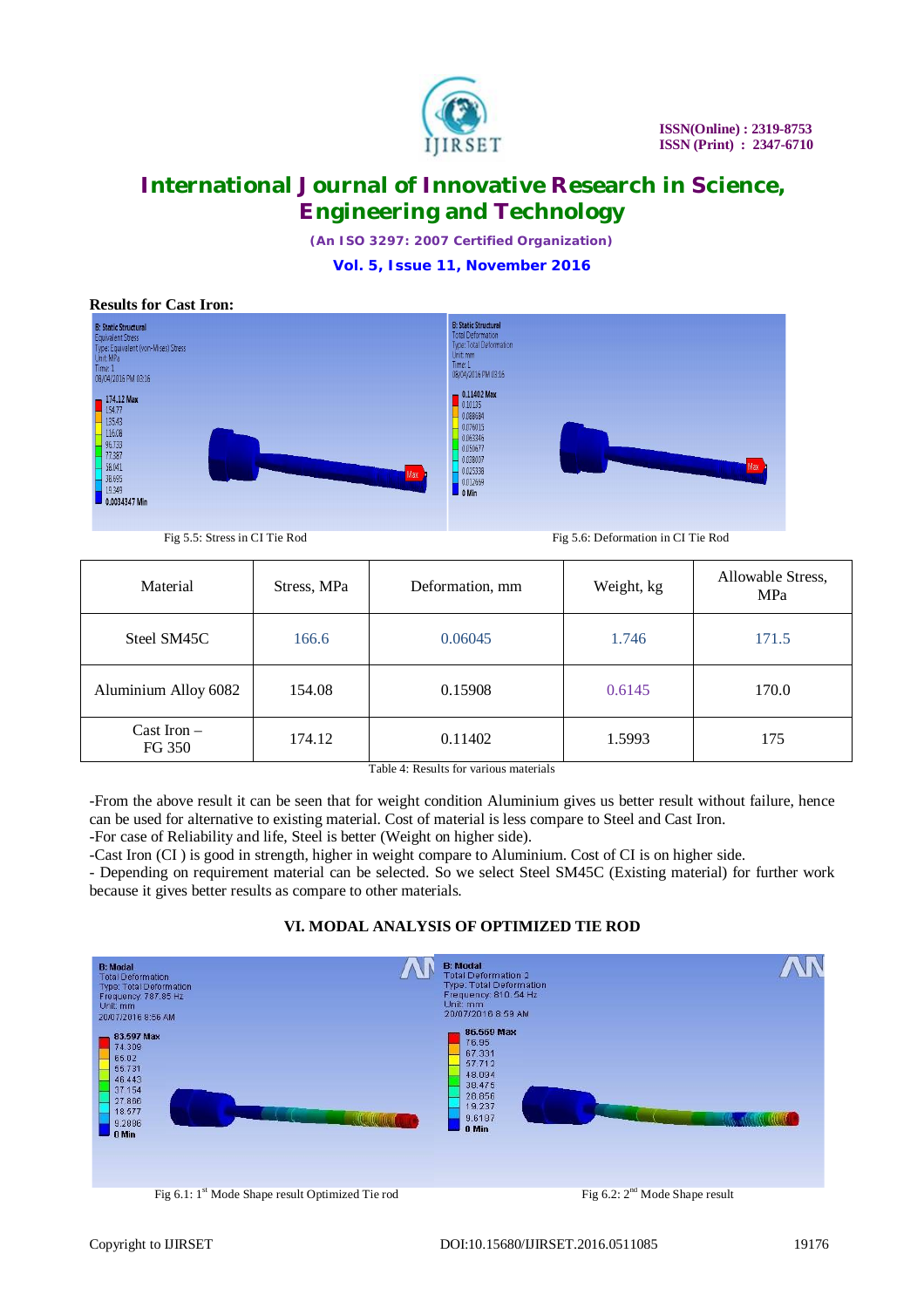

*(An ISO 3297: 2007 Certified Organization)*

**Vol. 5, Issue 11, November 2016**





| Mode | Frequency [Hz]<br><b>Existing Tie Rod</b> | Frequency [Hz]<br><b>Optimized Tie</b><br>Rod |
|------|-------------------------------------------|-----------------------------------------------|
| 1.   | 742.62                                    | 787.85                                        |
| 2.   | 743.21                                    | 810.54                                        |
| 3.   | 2070.5                                    | 2188.4                                        |
| 4.   | 2072.                                     | 2265.9                                        |
| 5.   | 3957.8                                    | 4097.7                                        |
| б.   | 3959.9                                    | 4121.74                                       |





Table 6: Result for Modal Analysis (Existing and Optimized) Graph 1:Mode Shapes Vs Natural

From results of normal mode analysis, it is seen that the natural frequency of existing design is 742.62 Hz and proposed design is 787.85 Hz. So there is rise in natural frequency of proposed design. Further the second and onwards the frequencies of proposed design are increased compared to existing design. So overall the dynamic performance of tie rod is being improved.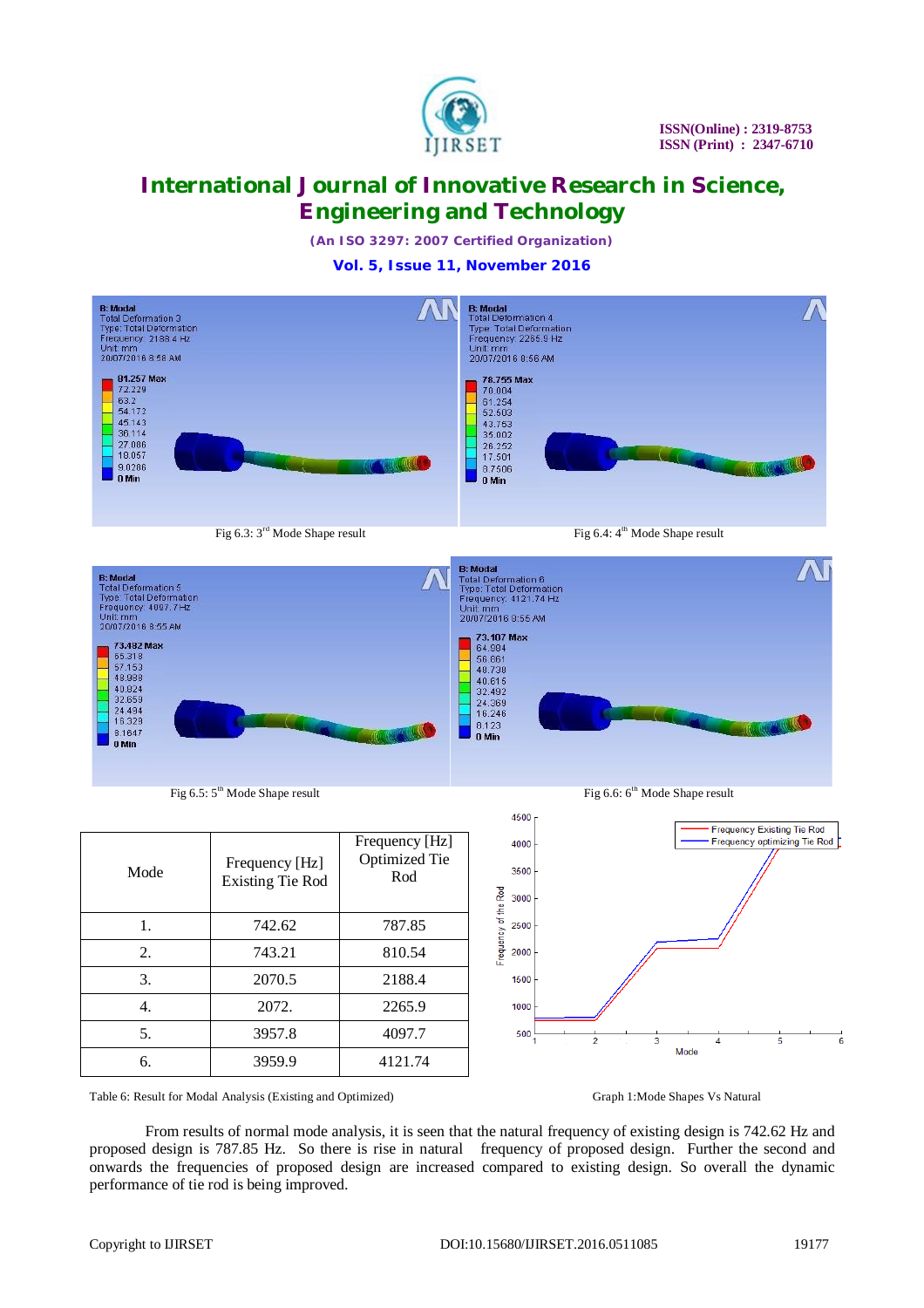

*(An ISO 3297: 2007 Certified Organization)*

**Vol. 5, Issue 11, November 2016**

**VII. VALIDATION**



Fig 7.1: Test on UTM

Above figure shows the test set up of UTM. A compression test can be performed on UTM by keeping the Tie rod on base block and moving down the central grip to apply load. A compression testing machine shown in figure. it has two compression heads. The upper head moveable while the lower head is stationary. Load is applied from the top end of UTM vertically in Z-direction in pure axial direction. Initial load applied is 40N. The load is applied (its acts as compressive force) gradually to avoid any slippage of the rod during testing. Recorded change in length is tabulated. Test is carried out three times and average change in length is considered for finalized deformation.

| Sr. No. | Load<br>(N) | Recorded<br>change in<br>length (mm) |
|---------|-------------|--------------------------------------|
|         | 40          | 0.01002                              |
|         | 400         | 0.01435                              |
| 3       | 800         | 0.02564                              |
|         | 1200        | 0.03827                              |
|         | 1500        | 0.03996                              |
|         | 2000        | 0.041880                             |

| Sr. No. | Load | Recorded change |
|---------|------|-----------------|
|         |      | in length (mm)  |
|         | 40   | 0.01221         |
|         | 400  | 0.01504         |
|         | 800  | 0.02564         |
|         | 1200 | 0.03827         |
|         | 1500 | 0.04982         |
|         | 2000 | 0.06010         |

Table 7: Test Result of Load and Deformation of Existing tie rod Table 8:Test Result of Load and Deformation of Optimized tie rod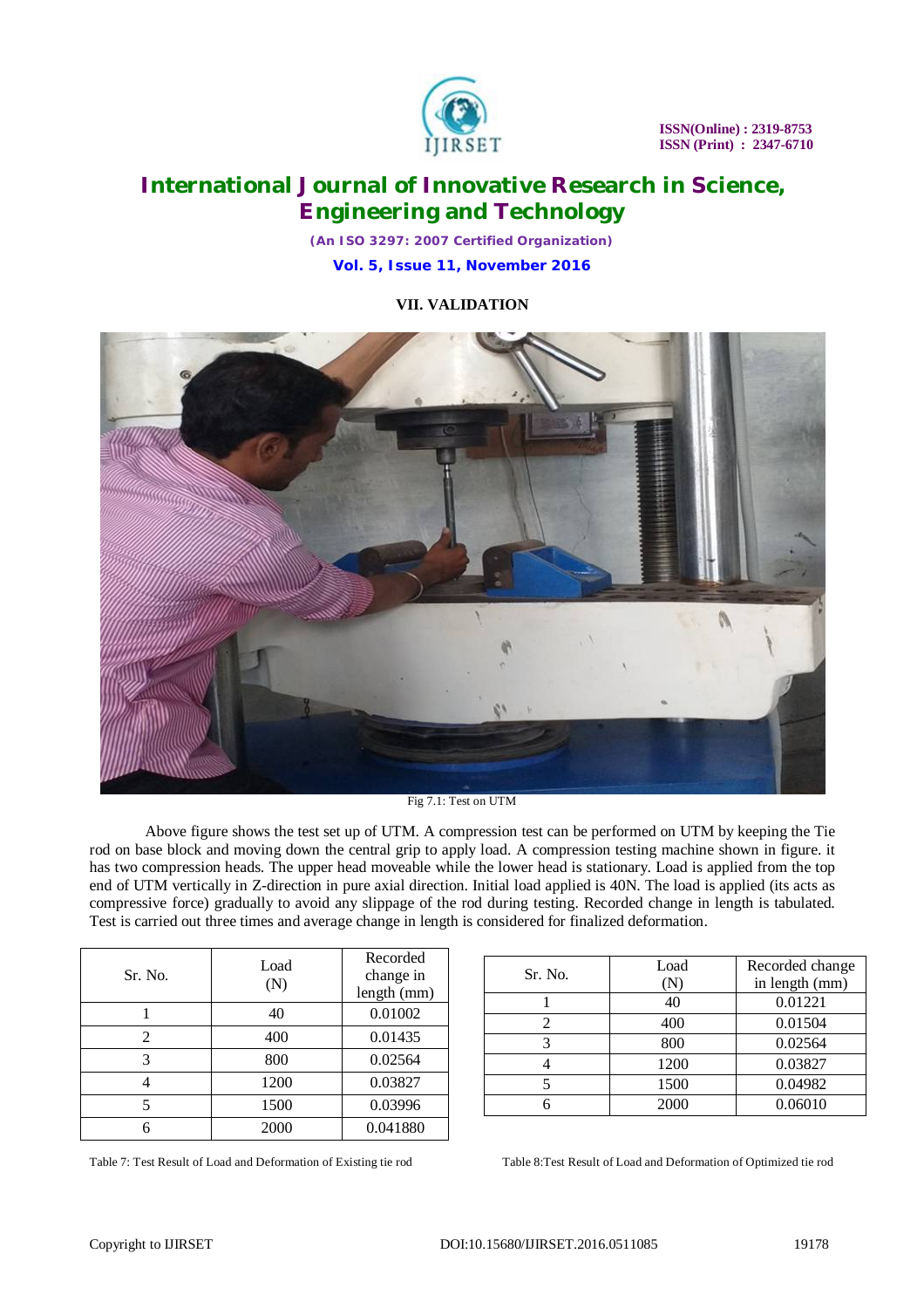

*(An ISO 3297: 2007 Certified Organization)*

### **Vol. 5, Issue 11, November 2016**

|            |      | Material                | Deformation, mm |
|------------|------|-------------------------|-----------------|
| New Design | 0.50 | Steel-SM45C<br>(Hollow) | 0.06010         |

Table 9: Results(Test results)

### **VIII. RESULT COMPARISON FOR EXISTING AND OPTIMIZED TIE RODS**

| <b>Parameters</b>       | <b>Existing Tie Rod</b>                                                             | <b>Optimized Tie Rod</b>              |  |
|-------------------------|-------------------------------------------------------------------------------------|---------------------------------------|--|
| Material                | Steel-SM45C<br>(Solid)                                                              | Steel-SM45C<br>$(Hollow-ID-10.50 mm)$ |  |
| Weight                  | $1.96$ kg                                                                           | $1.746 \,\mathrm{kg}$                 |  |
| % Change in Weight      | Hollow Tie rod is 12.25 % lighter than Steel                                        |                                       |  |
| <b>Stress</b>           | 118.94 MPa                                                                          | 166.6 MPa                             |  |
| % Change in Stress      | Hollow tie rod has 28.60 % more Stress than Steel but its within<br>allowable limit |                                       |  |
| Deformation             | $0.041988$ mm                                                                       | $0.06045$ mm                          |  |
| % Change in Deformation | Hollow tie rod has 30.54 % More deformation than Steel but it's not<br>big issue    |                                       |  |

#### **IX. CONCLUSION**

- Tie rod fillet radius plays important role in rod failure and should be carefully selected.
- -The results we got for Tie rod are showing good improvement compare to allowable stresses.
- Tie rod with hollow ID- 10.50 mm shows safe results and is selected for further work.
- Hollow tie rod at 10.50 mm ID shows very less weight (12.25 %) compare to solid and hence finally suggested for Tie rod improvement for weight reduction application.
- Hollow tie rod at 10.50 mm ID shows high Stress (28.60 %) and deflection (30.54 %) values compare to steel but those are within limit while considering.

#### **X. FUTURE SCOPE**

- Dynamic Analysis can be done.
- Composite materials can be tested for less weight applications.
- Effect of Vibrations can be consider

#### **REFERENCES**

- 1) Manik A. Patil, "FEA of Tie Rod of Steering System of Car" at IJAIEM, Volume 2, Issue 5, May 2013, ISSN 2319 4847.
- 2) Wei Duan "Failure analysis of threaded connections in large-scale steel tie rods" at Elsevier, Engineering Failure Analysis 18 (2011) 2008– 2018.
- 3) ShripadMungi and Prof. RavindraNavthar (2015)," Performance Optimization of Tie rod using FEA"IJERD, International Journal of Engineering Research and Development, Volume 11, Issue 03 (March 2015), PP.27-33,e-ISSN: 2278-067X, p-ISSN: 2278-800X.
- 4) PradeepMahadevappa Chavan1 and M Patnaik (2014) "Performance evaluation of passenger car tie rod using numerical and theoretical approach with different materials" IJRET: International Journal of Research in Engineering and Technology, Volume: 03 Issue: 08 eISSN: 2319-1163 pISSN: 2321-7308.